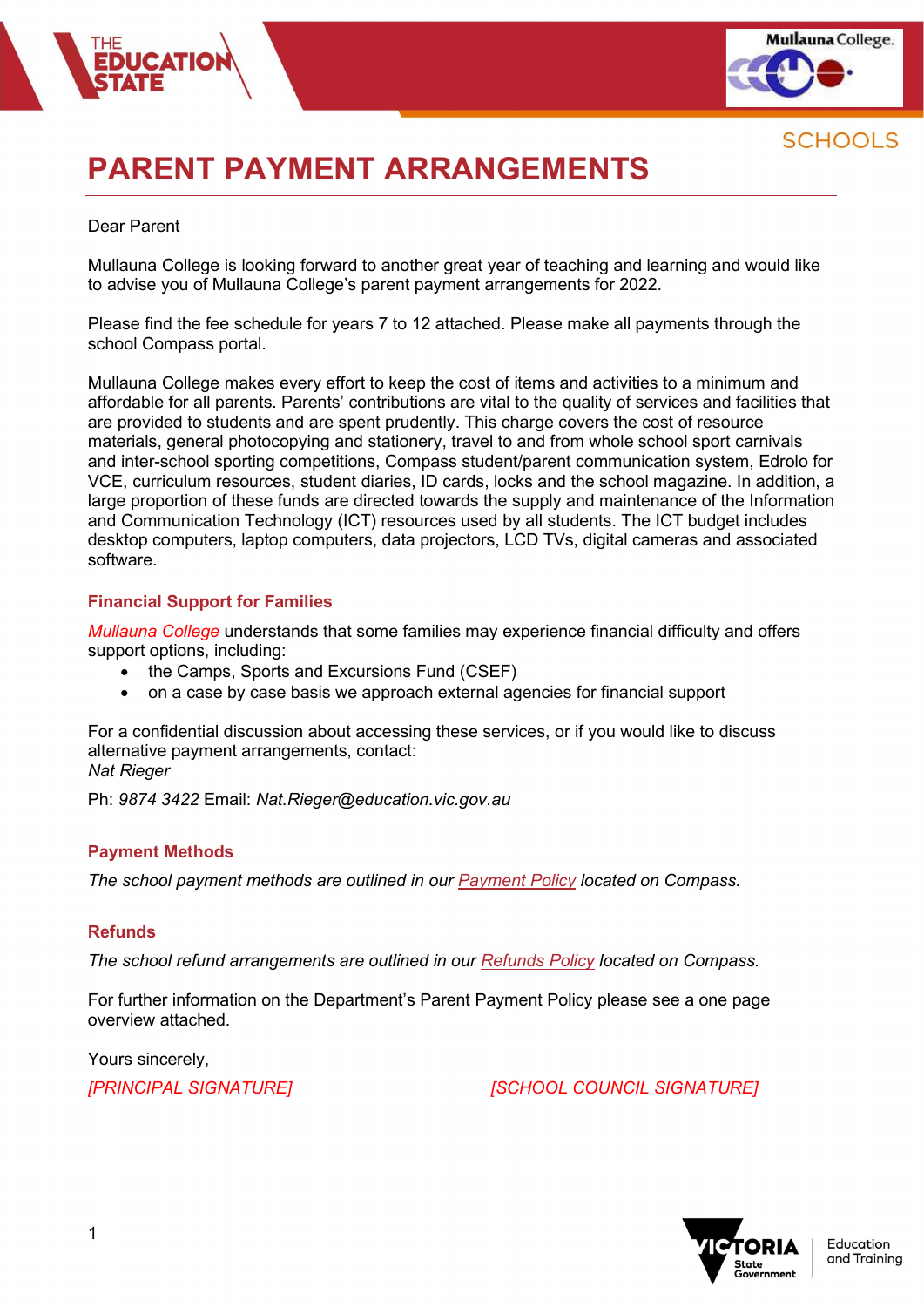

OVERVIEW OF CHARGES

# CURRICULUM CHARGES Essential Education Levy

Each student in Years  $7 - 12$  | \$495

## Tax Deductible Donation and the Working Bee Levy per family

| Building Fund Donation (tax deductible) \$50 |      |
|----------------------------------------------|------|
| <b>Friends of Music Donation</b>             | \$50 |
| <b>Working Bee Levy</b>                      | \$50 |
| Junior (8-10) Voluntary Visual Arts          | \$20 |
| Senior (10-12) Voluntary Visual Arts         | \$20 |

#### Year 7 Subject Levies

| <b>Elective</b>                   | Charge |
|-----------------------------------|--------|
| <b>Food Studies</b>               | \$50   |
| Challenge (incl. Makerspace levy) | \$50   |

#### Year 8 Subject Levies – Challenge incl. Makerspaces Program

| <b>Elective</b>                   | Charge |
|-----------------------------------|--------|
| Challenge (incl. Makerspace levy) | \$50   |

#### Year 8 & 9 Subject Levies - Electives

| <b>Elective</b>               | Charge | <b>Elective</b>       | Charge |
|-------------------------------|--------|-----------------------|--------|
| 2D Art                        | \$50   | Food for Life         | \$90   |
| 3D Art                        |        | \$50   Graphic Design |        |
|                               |        |                       | \$50   |
| Architecture & Product Design | \$50   | Invent and Learn      | \$50   |
| Food & Culture                | \$90   | Robotics              | \$50   |

#### Year 9 SkillZ@Mullauna Program Charge All year 9 students participate in this compulsory curriculum program for the full school year. Payments must be finalised in Term 1 as the college incurs costs with booking in advance commitments. The levy pays for all guest speakers, incursions on campus, excursions off campus, all resources and materials students use throughout the year. The levy doesn't include the year 9 SkillZ camp in T4. Non-payment impacts on participation. Hardship applications are directed to the Business Manager. \$150 Year 9 Makerspace levy (SkillZ, science, maths, humanities)  $\blacksquare$  \$50

**ORIA** State ,cace<br>;overnment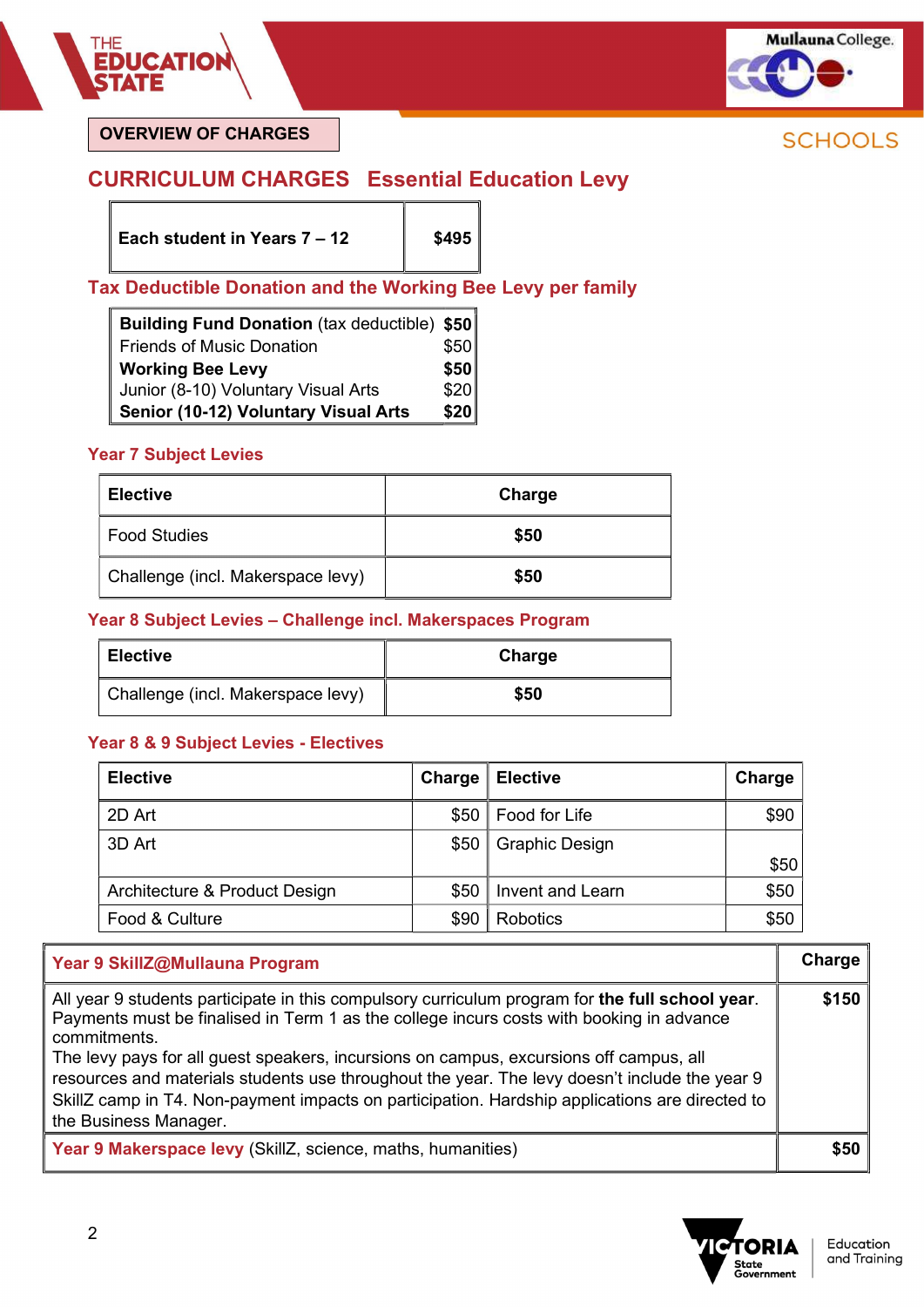

#### **Year 10 Subject Levies Contract Contract Levies** VCE Subject Levies

**CATIO** 

| Year 10 Subject                          | Charge | <b>VCE Subject</b>                         | Charge |
|------------------------------------------|--------|--------------------------------------------|--------|
| Art                                      |        | \$65 Food Technology Unit 1/2              | \$195  |
| <b>Entertaining with Foods</b>           |        | \$90 German Units 1/2 & 3/4 (via distance) | \$170  |
| German (via Virtual School Vic)          |        | \$25 Studio Arts Unit 1/2 & 3/4            | \$95   |
| <b>Mullauna Master Class</b>             |        | \$90 Visual Communication Units 1/2 & 3/4  | \$95   |
| <b>Visual Communication &amp; Design</b> |        | \$50 Specialist Maths Unit 3/4 (via VVLN   | \$100  |
|                                          |        | Bendigo)                                   |        |
|                                          |        |                                            |        |

#### VET in Schools materials charges

#### VET in Schools

All VET enrolments also require a \$250 deposit at course selection time which includes a non-refundable Certification and Administration fee of \$50.00, which Mullauna passes on to the Mullum VET cluster. Parents will be notified of the balance of payment according to the VET Certificate their child enrols in. Please note that some VET courses are expensive. Payments to the college must be finalised by the end of term 1 2022. Where there is a late withdrawal from a course the external VET provider will still charge the full fee to parents.

VET subjects (TBC)

- Cert III Applied Fashion Donvale Christian College (approx. \$450)
- Building and Construction Carpentry Aquinas College (approx. \$800)
- Cert II Hospitality Aquinas College (approx. \$600)
- Cert II Kitchen Operations Aquinas College (approx. \$750)
- Cert III Music Industry (Sound Production) (Units 1&2) Aquinas College Or Box Hill Senior Secondary (approx. \$400)

#### Other 2022 Charges – estimated costs & to be confirmed

| \$300  |
|--------|
| \$350  |
| \$250  |
| \$2000 |
| \$330  |
| \$290  |
| \$320  |
| \$80   |
| \$300  |
|        |

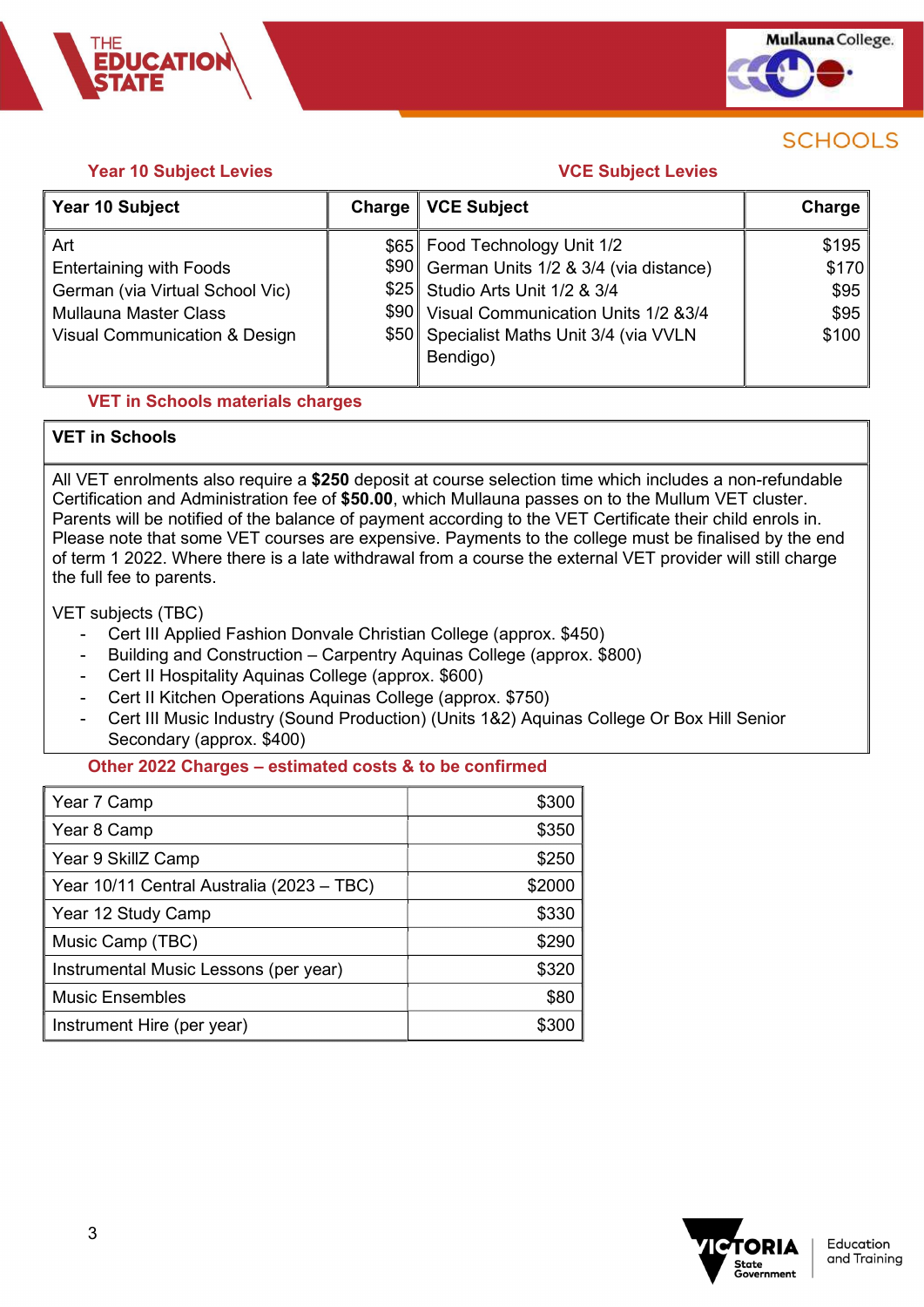

#### ITEMISED CHARGES

### FEE SCHEDULE – YEAR 7 TO 10

Please find the itemised list of Essential Student Learning Items and Optional Items for your child. Mullauna College also continues to welcome your voluntary contributions for 2022. Please make all payments through the school Compass portal.

#### Essential Student Learning Items – Year 7 to 10

Below is a list of items and activities which are essential for your child to learn the standard curriculum. You may choose to purchase these items through the school or provide your own. Please indicate which items you would like to purchase through the school on the table below:

| <b>Essential Student Learning Items</b> | <b>Amount</b> |
|-----------------------------------------|---------------|
| <b>Diary</b>                            | \$20.00       |
| <b>Padlock</b>                          | \$20.00       |
| <b>ID/Concession Card</b>               | \$20.00       |
| <b>Year Book</b>                        | \$25.00       |
| <b>Whole School Sport</b>               | \$75.00       |
| <b>Licensed Software</b>                | \$155.00      |
| <b>Guest Speakers</b>                   | \$55.00       |
| <b>English Resources</b>                | \$30.00       |
| <b>Maths Resources</b>                  | \$30.00       |
| <b>Science Resources</b>                | \$35.00       |
| <b>Humanities Resources</b>             | \$30.00       |
| <b>TOTAL</b>                            | \$495.00      |

#### Optional Items – Year 7 to 10

Mullauna College offers a range of optional items and activities that are additional to the delivery of the standard curriculum. These items and activities are designed to broaden the school experience for your child. If you would like to purchase an item or activity for your child, please indicate on the table below.

| <b>Optional Item</b>                    | <b>Amount</b> |
|-----------------------------------------|---------------|
| Instrumental Music(per year)            | \$320.00      |
| Instrument Hire (per year)              | \$300.00      |
| Year 7 Camp                             | \$300.00      |
| Year 8 Camp                             | \$200.00      |
| Year 9 SkillZ Camp                      | \$250.00      |
| Music Camp (TBC)                        | \$290.00      |
| Year 10 / 11 - Central Australia (2023) | \$200.00      |

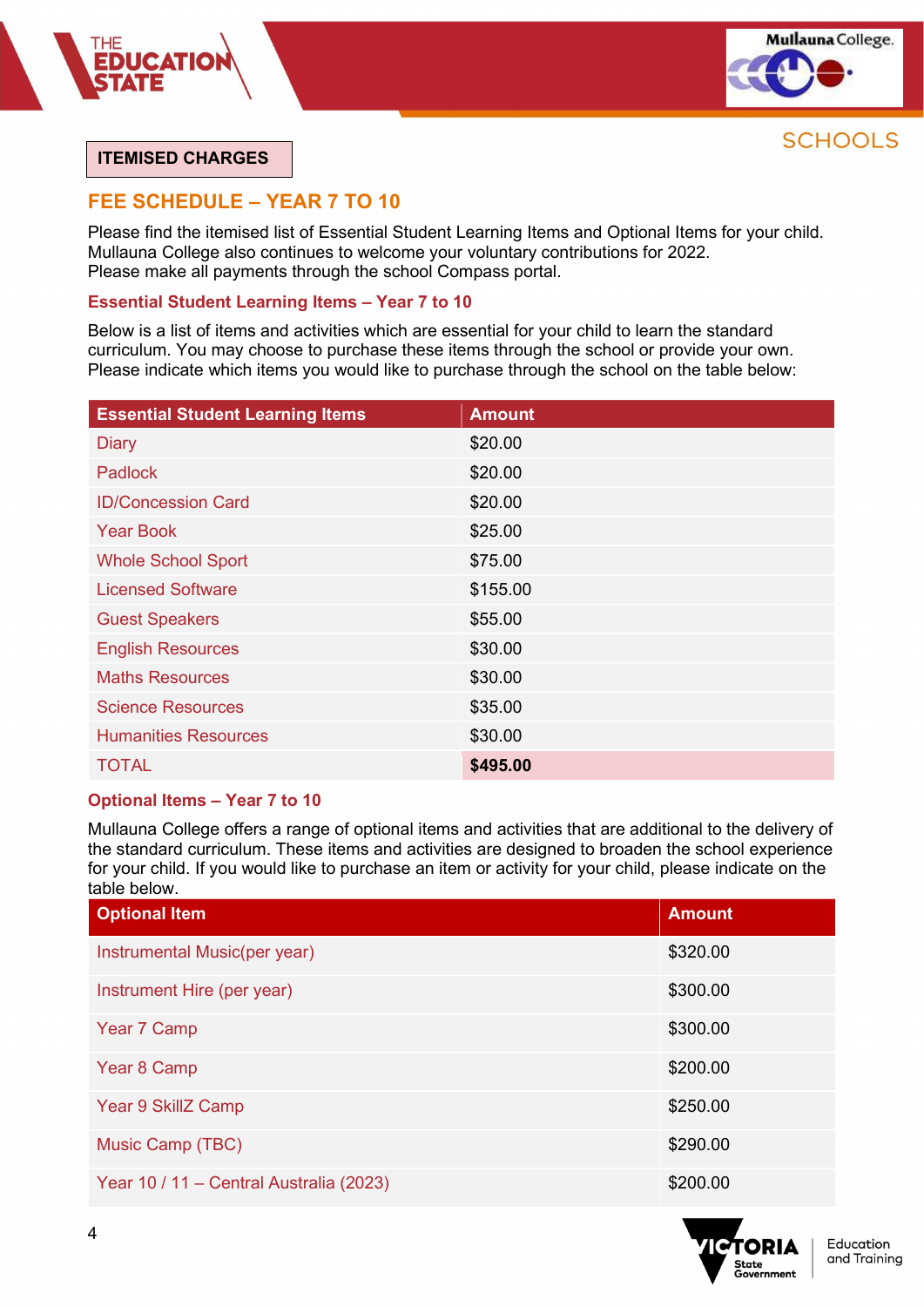

#### Voluntary Contributions – Year 7 to 12

Mullauna College continues to welcome your voluntary contributions to support our school.

You can make a general voluntary contribution that goes towards all of our school's important priorities for 2022 as well as providing additional activities and services for all students. Alternatively, you can make a voluntary contribution to any of the specific priorities outlined in the table below:

| <b>Voluntary Contribution</b>                                                         | <b>Tax deductible</b> | <b>Suggested Amount</b> |
|---------------------------------------------------------------------------------------|-----------------------|-------------------------|
| <b>Building Fund</b>                                                                  | <b>YES</b>            | \$50.00                 |
| <b>Friends of Music</b>                                                               | <b>NO</b>             | \$50.00                 |
| <b>Working Bee Levy</b>                                                               | <b>NO</b>             | \$50.00                 |
| Junior (8-10) Voluntary Visual Arts<br><b>Purchase &amp; Maintenance of Equipment</b> | <b>NO</b>             | \$20.00                 |
| Senior (VCE) Voluntary Visual Arts<br><b>Purchase &amp; Maintenance of Equipment</b>  | <b>NO</b>             | \$50.00                 |

Your child will not be disadvantaged if you do not make a voluntary contribution. All records of voluntary contributions are kept confidential as well as your decision about whether to make a contribution or not.

#### FEE SCHEDULE – YEAR 11 & 12

Please find the itemised list of Essential Student Learning Items and Optional Items for your child. Mullauna College also continues to welcome your voluntary contributions for 2022.

Please make all payments through the school Compass portal.

#### Essential Student Learning Items – Year 11 & 12

Below is a list of items and activities which are essential for your child to learn the standard curriculum. You may choose to purchase these items through the school or provide your own. Please indicate which items you would like to purchase through the school on the table below:

| <b>Essential Student Learning Items</b> | <b>Amount</b>                 |
|-----------------------------------------|-------------------------------|
| <b>Diary</b>                            | \$20.00                       |
| <b>Padlock</b>                          | \$20.00                       |
| <b>ID/Concession Card</b>               | \$20.00                       |
| <b>Year Book</b>                        | \$25.00                       |
| <b>Whole School Sport</b>               | \$75.00                       |
| <b>Licensed Software</b>                | \$140.00                      |
| <b>Guest Speakers</b>                   | \$55.00                       |
| <b>EDROLO</b>                           | \$140.00                      |
| <b>TOTAL</b>                            | <b>Whole Year</b><br>\$495.00 |

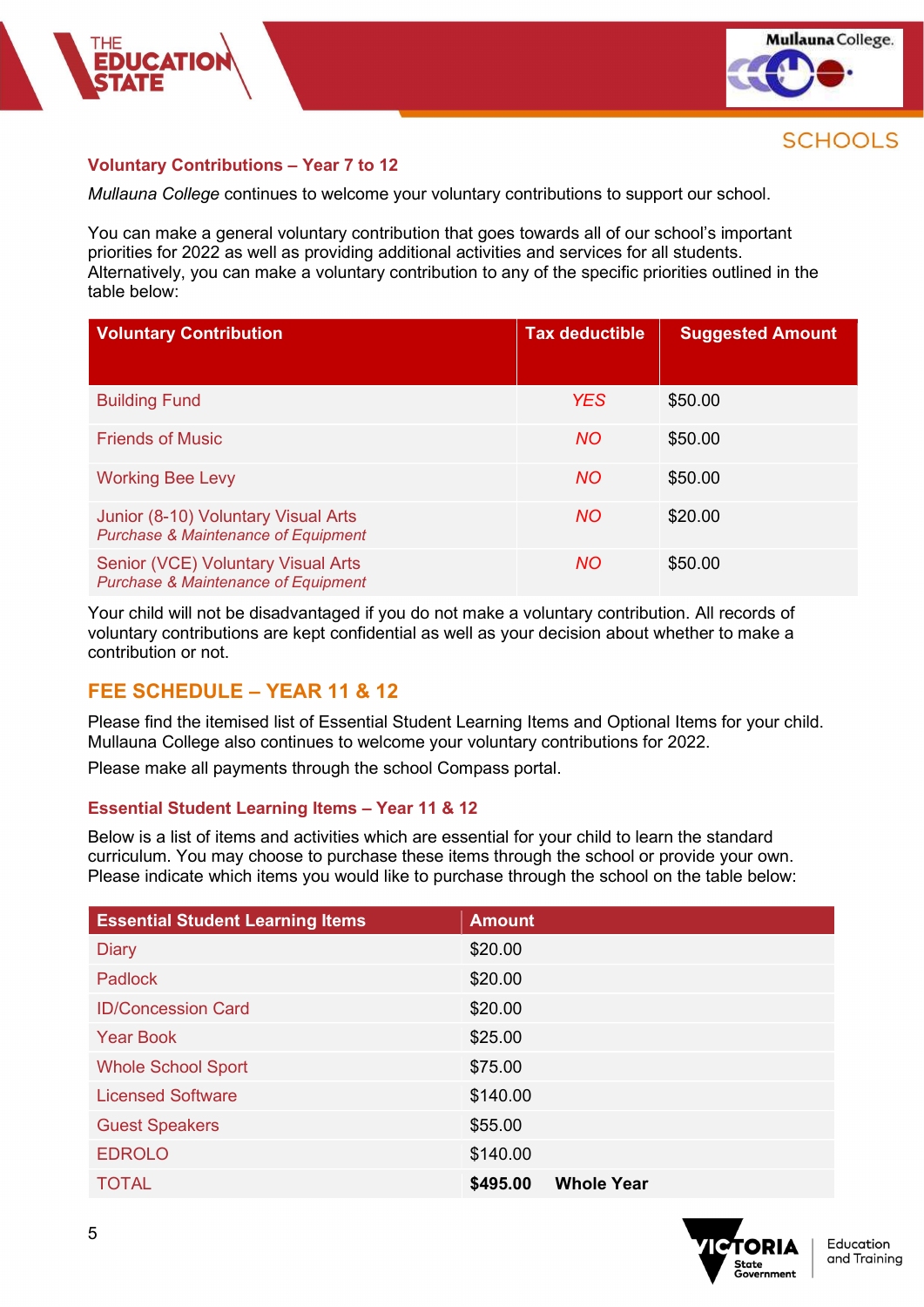



#### Optional Items – Year 11 & 12

Mullauna College offers a range of optional items and activities that are additional to the delivery of the standard curriculum. These items and activities are designed to broaden the school experience for your child. If you would like to purchase an item or activity for your child, please indicate on the table below.

| <b>Optional Item</b>                    | <b>Amount</b> |
|-----------------------------------------|---------------|
| Instrumental Music(per year)            | \$320.00      |
| Instrument Hire (per year)              | \$300.00      |
| Year 12 Jumper (TBC)                    | \$80.00       |
| Year 12 Study Camp                      | \$330.00      |
| Music Camp (TBC)                        | \$290.00      |
| Year 10 / 11 - Central Australia (2023) | \$2000.00     |

# SUBJECT LEVIES – YEAR 7

| <b>Subject</b>                      | <b>List of Items</b>                                                           | <b>Amount</b> |
|-------------------------------------|--------------------------------------------------------------------------------|---------------|
| <b>Food Studies</b><br>One semester | Cooking consumables<br>i.e. flour, dairy, eggs, sugar,<br>protein, vegetables. | \$50.00       |
|                                     | <b>TOTAL</b>                                                                   | \$50.00       |
| Challenge / Makerspace              | <b>Building consumables</b>                                                    | \$20.00       |
|                                     | Adhesives and fixings                                                          | \$20.00       |
|                                     | Batteries.                                                                     | \$10.00       |
|                                     | <b>TOTAL</b>                                                                   | \$50.00       |

# SUBJECT LEVIES – YEAR 8 & 9 (INCLUDING ELECTIVES)

| <b>Subject</b>                            | <b>List of Items</b>                                               | <b>Amount</b>                 |
|-------------------------------------------|--------------------------------------------------------------------|-------------------------------|
| <b>Makerspace</b><br><b>Two Semesters</b> | <b>Building consumables</b><br>Adhesives and fixings<br>Batteries. | \$20.00<br>\$20.00<br>\$10.00 |
|                                           | <b>TOTAL</b>                                                       | \$50.00                       |
| 2D Art<br>One semester                    | Painting consumables                                               | \$20.00                       |

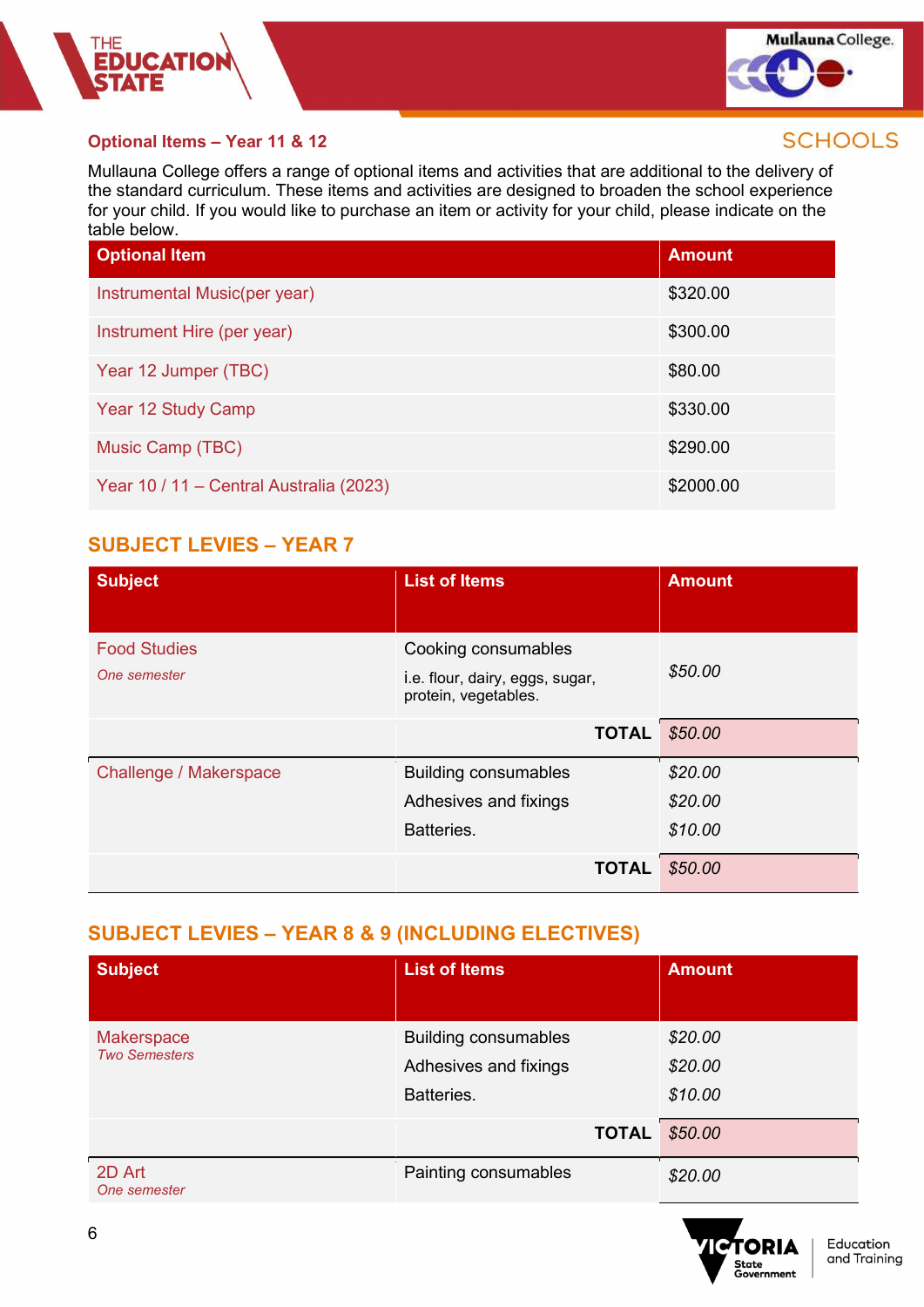

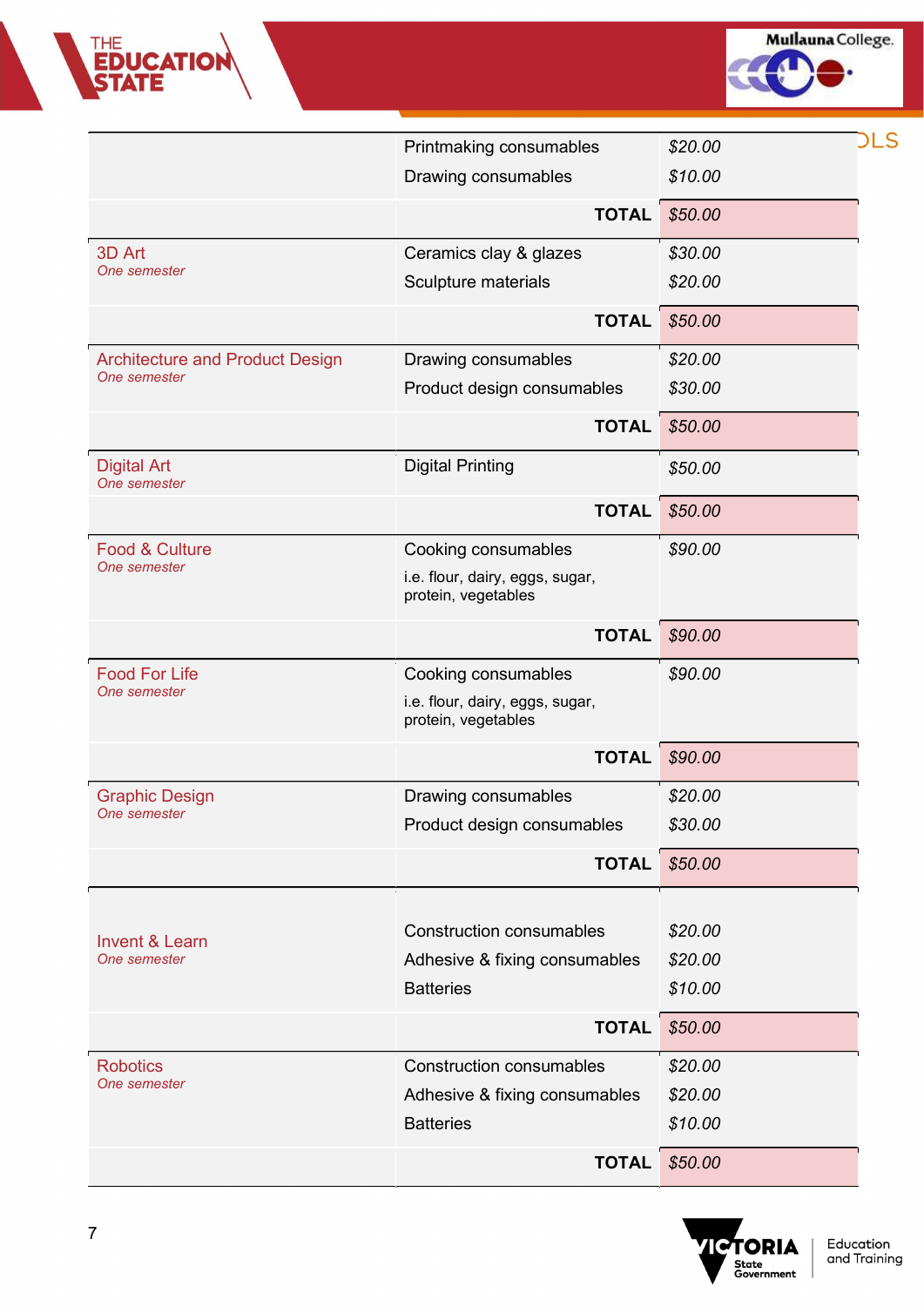# SUBJECT LEVIES – YEAR 9 SKILLZ@MULLAUNA

| <b>Subject</b>                          | <b>List of Items</b>                                                 | <b>Amount</b>                 |
|-----------------------------------------|----------------------------------------------------------------------|-------------------------------|
| Skillz@Mullauna<br><b>Two semesters</b> | Painting consumables<br><b>Digital Printing</b><br><b>Excursions</b> | \$50.00<br>\$50.00<br>\$50.00 |
|                                         | <b>TOTAL</b>                                                         | \$150.00                      |

# SUBJECT LEVIES – YEAR 10

| <b>Subject</b>                                           | <b>List of Items</b>                                   | <b>Amount</b> |
|----------------------------------------------------------|--------------------------------------------------------|---------------|
| <b>Entertaining With Food</b>                            | Cooking consumables                                    | \$90.00       |
| One semester                                             | i.e. flour, dairy, eggs, sugar,<br>protein, vegetables |               |
|                                                          | <b>TOTAL</b>                                           | \$90.00       |
| German<br><b>Two semesters</b>                           | Via Virtual School Victoria                            | \$25.00       |
|                                                          | <b>TOTAL</b>                                           | \$25.00       |
| <b>Mullauna Master Class</b>                             | Cooking consumables                                    | \$90.00       |
| One semester                                             | i.e. flour, dairy, eggs, sugar,<br>protein, vegetables |               |
|                                                          | <b>TOTAL</b>                                           | \$90.00       |
| <b>Studio Art</b>                                        | Paint/drawing consumables                              | \$15.00       |
| One semester                                             | Ceramics/sculpture<br>consumables                      | \$20.00       |
|                                                          | Printmaking consumables                                | \$15.00       |
|                                                          | <b>TOTAL</b>                                           | \$50.00       |
| <b>Visual Communication &amp; Design</b><br>One semester | Drawing consumables                                    | \$20.00       |
|                                                          | Product design consumables                             | \$30.00       |
|                                                          | <b>TOTAL</b>                                           | \$50.00       |

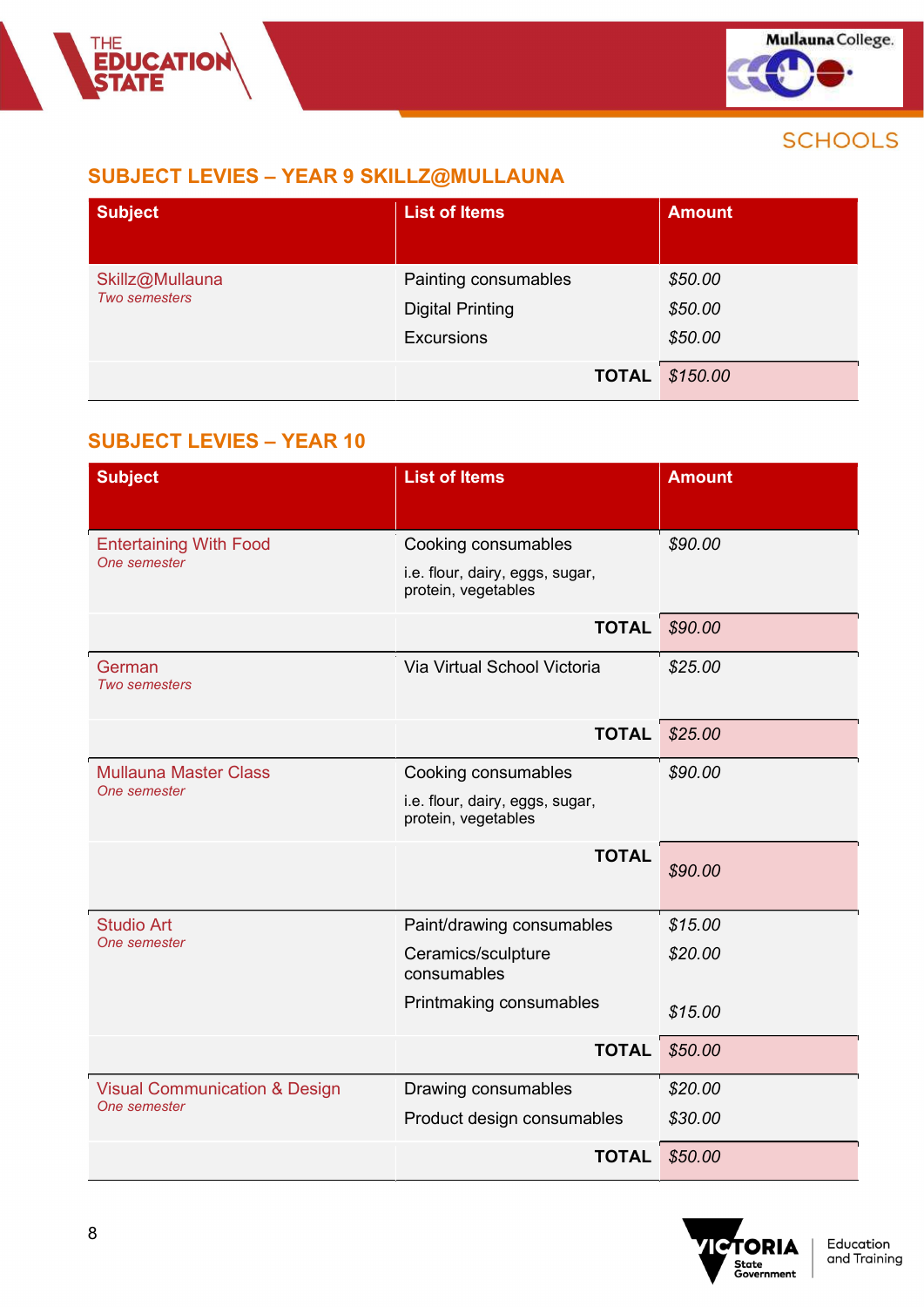

| Photography  | Digital printing consumables | \$40.00 | LS |
|--------------|------------------------------|---------|----|
| One semester | Paper/ink                    | \$25.00 |    |
|              | <b>TOTAL</b>                 | \$65.00 |    |

# SUBJECT LEVIES – VCE

| <b>Subject</b>                           | <b>List of Items</b>              | <b>Amount</b>         |
|------------------------------------------|-----------------------------------|-----------------------|
| <b>Food Technology</b>                   | Cooking consumables               |                       |
| Year 1 Units 1 & 2                       | i.e. flour, dairy, eggs, sugar,   | \$195.00              |
| Year 2 Units 3 & 4                       | protein, vegetables               |                       |
|                                          | <b>TOTAL</b>                      | \$195.00              |
| German                                   | *VSL Administration Charge        | \$170.00              |
| Year 1 Units 1 & 2                       | Students enrolled will be charged |                       |
| Year 2 Units 3 & 4                       | this fee.                         |                       |
|                                          |                                   |                       |
|                                          |                                   | <b>TOTAL</b> \$170.00 |
| <b>Studio Arts</b>                       | Paint/drawing consumables         | \$25.00               |
| Year 1 Units 1 & 2                       | Ceramics/sculpture                | \$45.00               |
| Year 2 Units 3 & 4                       | consumables                       |                       |
|                                          | Printmaking consumables           | \$25.00               |
|                                          | <b>TOTAL</b>                      | \$95.00               |
| <b>Visual Communication &amp; Design</b> | Drawing consumables               | \$45.00               |
| Year 1 Units 1 & 2                       | Product design consumables        | \$50.00               |
| Year 2 Units 3 & 4                       |                                   |                       |
|                                          |                                   |                       |
|                                          | <b>TOTAL</b>                      | \$95.00               |
| <b>Specialist Maths</b>                  | <b>VVLN Administration Charge</b> | \$100.00              |
| Year 1 Units 1 & 2                       | Students enrolled will be charge  |                       |
| Year 2 Units 3 & 4                       | this fee                          |                       |
|                                          |                                   |                       |
|                                          |                                   | <b>TOTAL</b> \$100.00 |